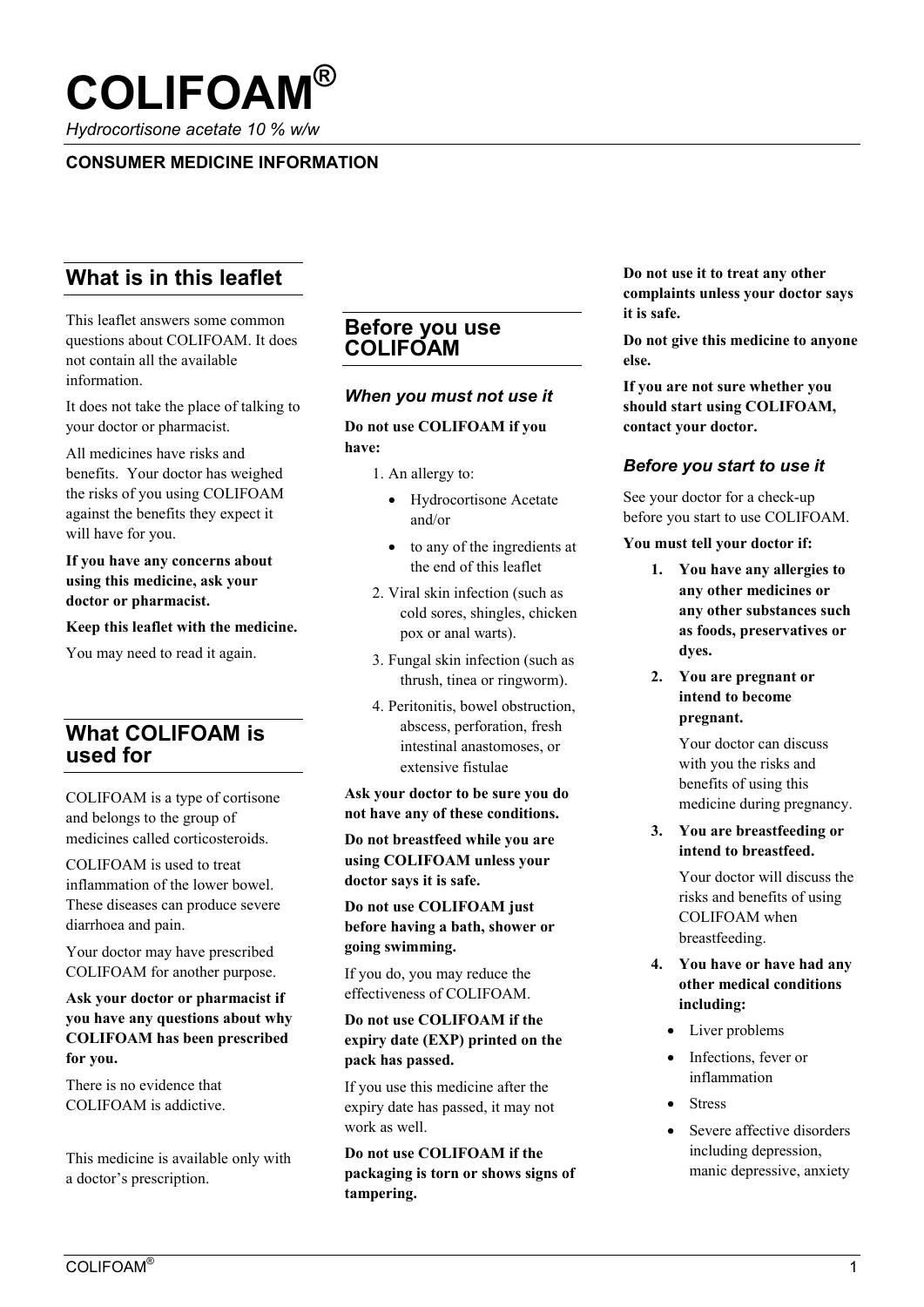disorders or steroid psychosis

- Diabetes
- Tuberculosis
- Eye problems such as cataracts or glaucoma
- Severe ulcerative disease
- Myasthenia gravis
- High blood pressure
- Heart disease
- Renal failure.

**If you have not told your doctor about any of the above, tell them before you use any COLIFOAM.**

## *Using other medicines*

**Tell your doctor or pharmacist if you are using other creams, ointments or lotions or taking any other medicine. This includes any that you buy without a prescription from a pharmacy, supermarket or health food shop.**

Some medicines may interfere with COLIFOAM. These include:

- Aspirin
- Non-steroidal anti-inflammatory drugs (NSAIDs)
- Cardiac glycosides (e.g. Digoxin)
- Anticoagulants (blood thinners)
- Diuretics (fluid pills)
- Anticonvulsants
- Macrolide antibiotics
- Ketoconazole
- Antiretroviral medicines
- Antidiabetic medicines.
- Vaccination with live vaccines or other vaccination procedures

These medicines may be affected by COLIFOAM or may affect how well it works. You may need to use different amounts of your medicine, or you may need to use different medicines. Your doctor will advise you.

Your doctor and pharmacist may have more information on medicines to be careful with or avoid while using COLIFOAM.

# **How to use COLIFOAM**

## *How much to use*

Your doctor will prescribe the amount to be used each day. It is normally one to two Applicators full, one in the morning and one at night. Your dose will be shown clearly on the label that your pharmacist puts on your medicine. If it is not, or you are not sure, ask your doctor or pharmacist.

### **Follow all directions given to you by your doctor and pharmacist carefully.**

They may differ from the information contained in this leaflet.

**If you do not understand the instructions in the leaflet, ask your doctor or pharmacist for help.**

### **How to fill the Applicator and administer COLIFOAM**

COLIFOAM is a foam enema supplied in an Aerosol Can, filled with white, odourless and expanding foam. Aerosol Can is fitted with white Nozzle. Plastic Applicator with Plunger is also included in the carton and is used to administer foam into the rectum.

Do not attempt to use COLIFOAM until you have examined the illustrations and have read and understood these instructions.



Follow these simple steps:

- 1. Closely examine the Applicator, Aerosol Can and Nozzle.
- 2. **IMPORTANT:** Shake the Aerosol Can vigorously up and down for sixty seconds before each use. DO NOT REMOVE NOZZLE.



- 3. Place the Aerosol Can upright on a table or a level surface. KEEP THE AEROSOL CAN UPRIGHT DURING THE ENTIRE FILLING PROCEDURE.
- 4. Withdraw the Plunger until it stops at the fill line.



5. Hold the Plunger upright and insert the Aerosol Can Nozzle into the Applicator Tip. Make sure you hold the Plunger and Applicator FIRMLY with your fingers as shown.



6. Press down gently on top of Aerosol Can with your fingers, until the foam has filled up approximately one quarter of the Applicators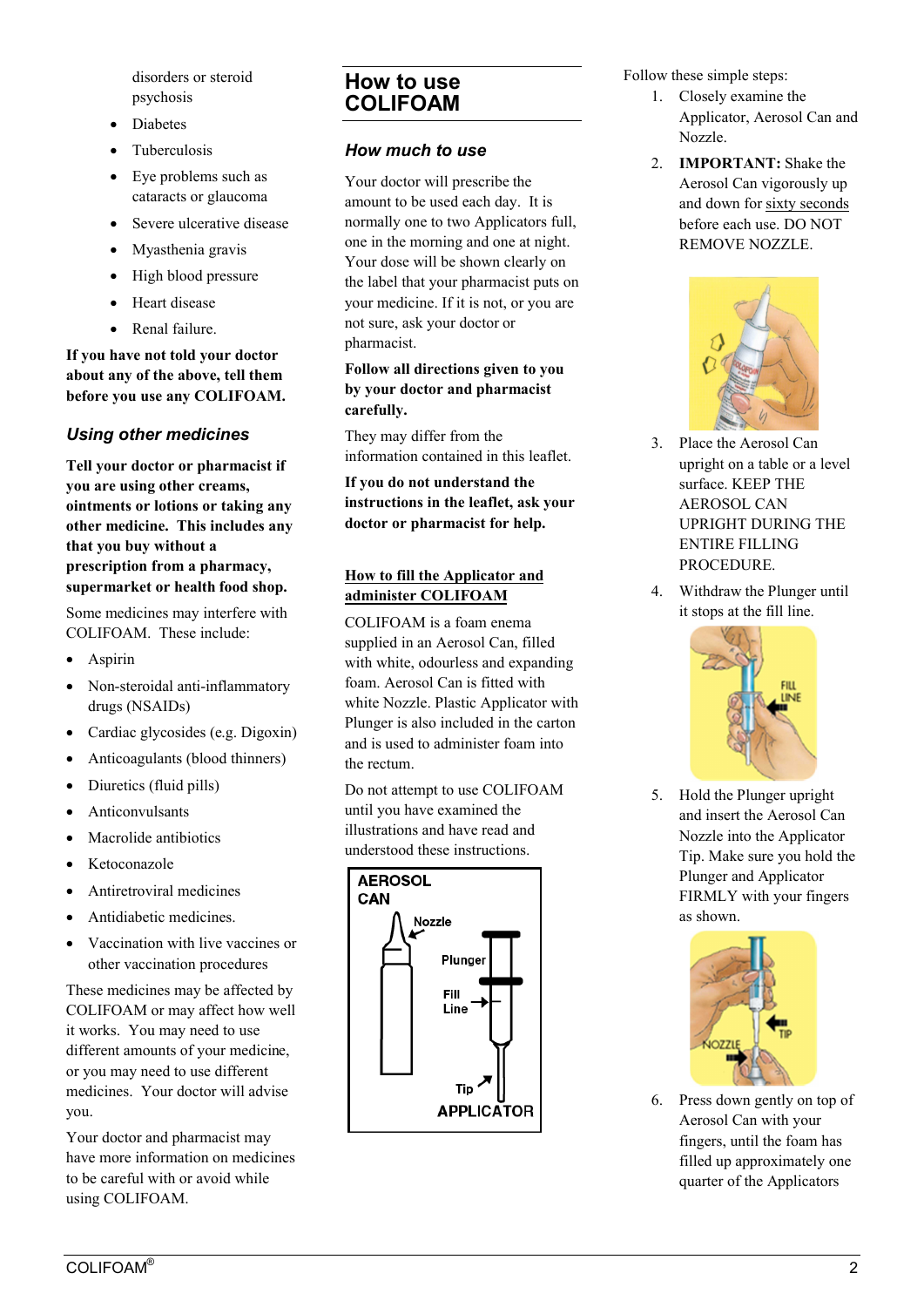body. Only a short press is needed to do this. KEEP PLUNGER WITHDRAWN DURING THIS PROCEDURE.



- 7. Wait for a few seconds until the foam stops expanding. DO NOT fill the Applicator in one go. Always release the Nozzle after a short press.
- 8. Repeat steps 6 and 7 above until the foam expands to just reach the fill line. Remove Applicator from Aerosol Can. Allow some foam to remain on the Applicator Tip.



9. Hold Applicator by barrel as shown on the picture below and gently insert Tip sufficiently into the anus to ensure the foam is fully deposited into the rectum. With Applicator in place, depress the Plunger in order to expel foam, and then withdraw Applicator. Some patients find it easier when standing with one leg raised on a chair, or lying down on their side.

### **REMEMBER:**

 $\overrightarrow{C}$  the container below 25<sup>o</sup>C. **Shake the Aerosol Can vigorously up and down for 60 seconds prior to each use. Wash the Applicator thoroughly after use. Store Do not refrigerate.**



## *How to use COLIFOAM*

### **Follow cleaning instructions carefully.**

Make sure that the Applicator is washed thoroughly in warm soapy water and allowed to dry before the next application.

### **Do not leave the Applicator with the previous dose in it, clean it up immediately.**

The product must never be used for any other purpose than rectal insertion via the Applicator.

It is important to use COLIFOAM exactly as your doctor or pharmacist has told you. If you use it less often than you should, it may not work as well and your problem may not improve. Using it more often than you should may not improve your problem any faster and may cause or increase side effects.

#### **Use COLIFOAM at the same time every day.**

It is best to have a routine of waking up in the morning and going to the toilet to move the bowels then using this medication. Remember if you have moved your bowels just after applying the medication you have lost all the benefit. Apply the evening dose before you go to bed..

### *How long to use it*

Your doctor or pharmacist will tell you how long to use COLIFOAM.

This medicine is usually used for 2-3 weeks but your doctor may want you to use it for a longer period of time. Please discuss this with your doctor to make sure that you are using it for the correct amount of time.

## **If you need to stop using Colifoam for any reason, seek advice from your doctor first.**

If you have been using Colifoam for a long time, Colifoam needs to be discontinued gradually with your doctor's advice. Stopping Colifoam treatment suddenly could cause severe illness.

### **Do not use COLIFOAM for longer than your doctor tells you.**

If you use COLIFOAM for longer than your doctor or pharmacist tells you, the chance of side effects may increase.

**If you are not sure how long to use COLIFOAM, talk to your doctor or pharmacist.** 

# *If you forget to use it*

If it is almost time for your next dose, skip the dose you missed and use your next dose when you are meant to. Otherwise use it as soon as you remember, and then go back to using your medicine as you would normally.

#### **Do not use a double dose to make up for the dose that you missed.**

This may increase your chance of getting an unwanted side effect.

**If you are not sure what to do, ask your doctor or pharmacist.**

**If you have trouble remembering to take your medicine, ask your pharmacist for some hints.** 

## *If you take too much (overdose)*

### **If you swallow it**

Immediately telephone your doctor or the Poisons Information Centre on 13 11 26 (Australia) or the National Poisons Centre on 0800 764 766 (New Zealand), or go to casualty at your nearest hospital, if you think that you or anyone else may have swallowed COLIFOAM. Do this even if there are no signs of discomfort or poisoning. You may need urgent medical attention. Keep these telephone numbers handy.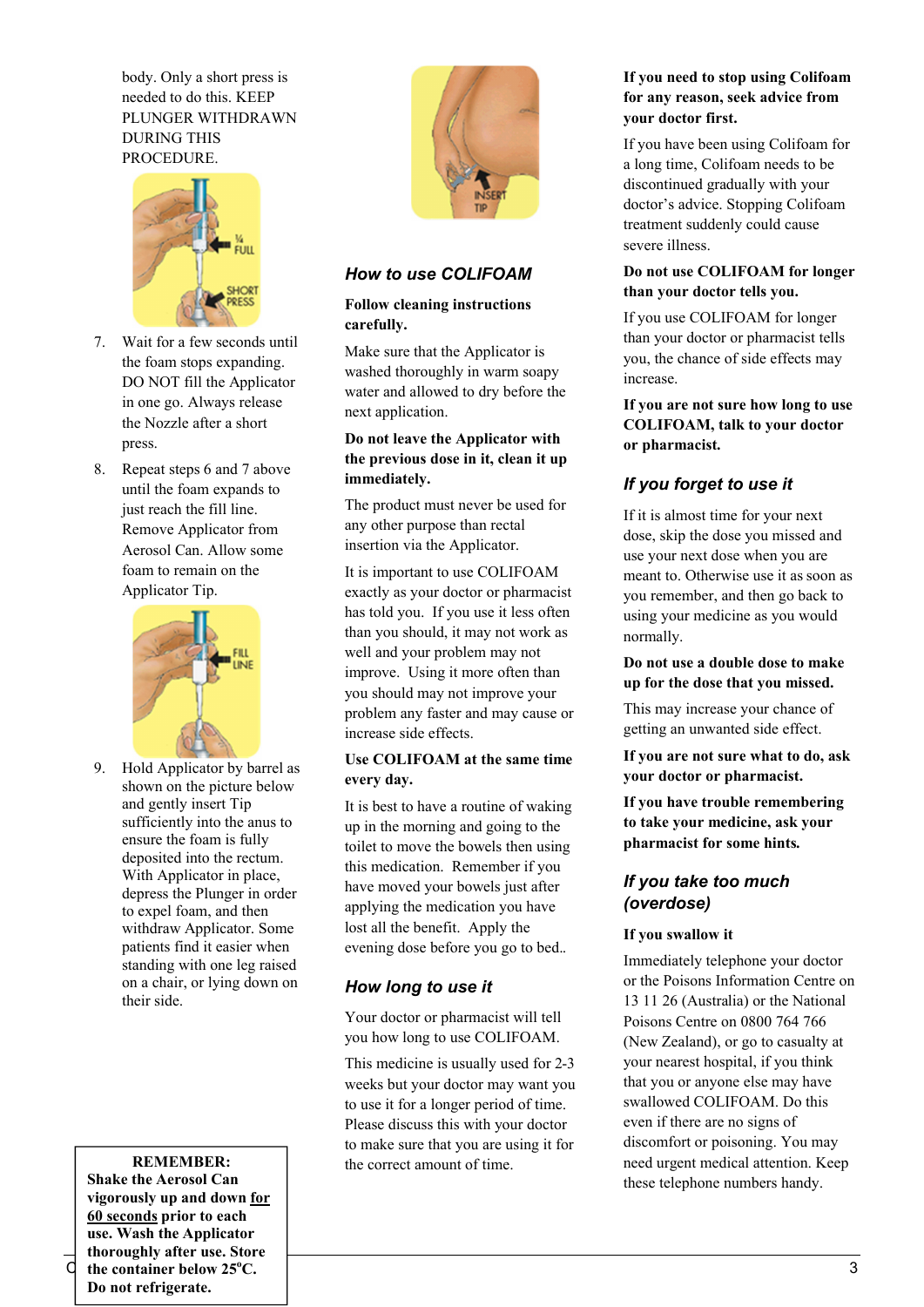# **While you are using COLIFOAM**

## *Things you must do*

Keep all of your doctors' appointments so that your progress can be checked.

### **Tell all doctors and pharmacists who are treating you that you are using COLIFOAM.**

**If you feel that COLIFOAM is not helping your condition, tell your doctor or pharmacist.**

**Tell your doctor if, for any reason, you have not used COLIFOAM exactly as prescribed.** 

Otherwise, your doctor may think that it was not effective and change your treatment unnecessarily.

**If you become pregnant while using COLIFOAM, tell your doctor.** 

# *Things you must not do*

**Do not give COLIFOAM to anyone else, even if they have the same symptoms as yours.** 

**Do not use COLIFOAM to treat other complaints unless your doctor tells you to.**

# *Things to be careful of*

### **Do not use large amounts of COLIFOAM for a long time.**

If you use large amounts for a long time, the chance of absorption through the skin and the chance of side effects increases.

**Ask your doctor or pharmacist if you are concerned about the length of time you have been using COLIFOAM.** 

# **Side effects**

**Check with your doctor or pharmacist as soon as possible if you have any problems while using COLIFOAM, even if you do not** 

#### **think the problems are connected with the medicine or are not listed in this leaflet.**

Like other medicines, COLIFOAM can cause some side effects. If they occur, most are likely to be minor and temporary. However, some may be serious and need medical attention.

**Ask your doctor or pharmacist to answer any questions you may have.**

### **Tell your doctor if you notice any of the following and they worry you:**

- Water retention
- Nervousness
- Sleeplessness
- Mood swings
- Feeling depressed
- Wounds that don't heal well
- Swollen face
- Pimples
- Rash
- Skin more easily damaged
- Skin irritation, burning
- Irregular periods
- Increase in infections.

These side effects are usually mild.

#### **Tell your doctor immediately if you notice any of the following:**

- Changes in eyesight
- Irregular heartbeats
- Fits.

These are serious side effects. You may need urgent medical attention.

### **If any of the following happen, stop taking COLIFOAM and tell your doctor immediately or go to casualty at your nearest hospital:**

- Sudden signs of allergy, such as rash, itching or hives on the skin, swelling of the face, lips, tongue or other parts of the body, shortness of breath or difficulty breathing or wheezing
- Severe chest pains
- Broken bones.

These are very serious side effects. You may need urgent medical attention or hospitalisation.

Other side effects not listed above may also occur in some patients.

**Tell your doctor if you notice anything else that is making you feel unwell.**

### **Ask your doctor or pharmacist if you don't understand anything in this list.**

Do not be alarmed by this list of possible side effects. You may not experience any of them.

# **More information concerning your condition**

# *Is there anything I can do to avoid an attack?*

It is not possible to prevent attacks happening altogether. There are some things though that you can do that will reduce the chances of an attack occurring.

Some people with ulcerative colitis can work out what triggers an attack. The trigger in one person may not produce symptoms in another.

## *Is there anything I can do to reduce the severity of an attack?*

The earlier an attack is treated the less severe it is likely to be. So if you have an attack, contact your doctor as soon as possible. Some people keep a can of steroid foam or steroid liquid enema at home for use as soon as they get symptoms. You may wish to discuss this with your doctor.

# *Does alcohol affect ulcerative colitis?*

Alcohol, particularly wine, may cause diarrhoea in some people with ulcerative colitis. It is best to avoid alcohol if it has this effect on you.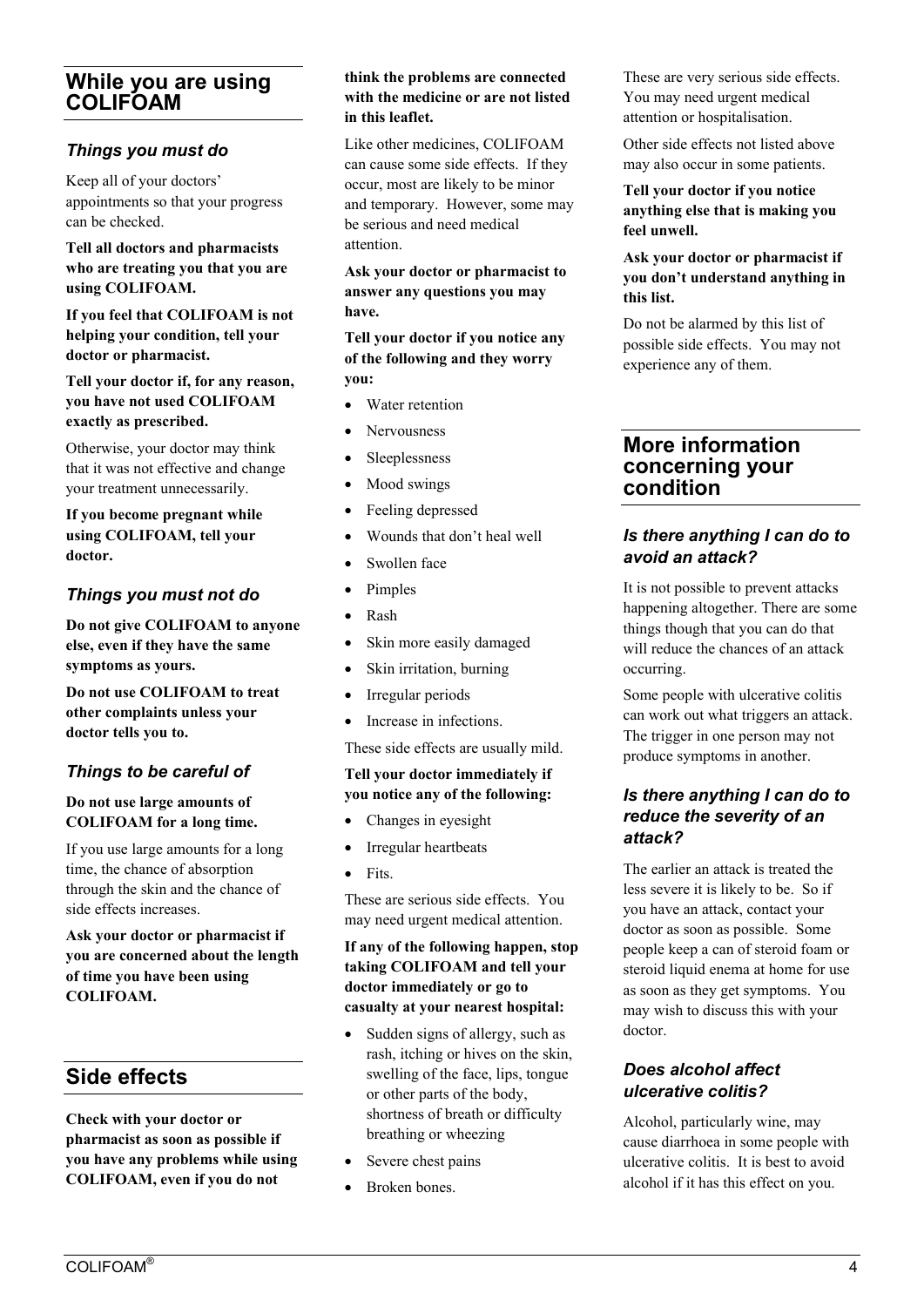# *Do I need a special diet?*

Most people with ulcerative colitis can eat a normal diet. However, some people find that milk causes diarrhoea and gives them wind. If you discover that particular foods give you diarrhoea you should avoid eating them.

# *Can I play sport?*

Yes, if you feel well enough you can continue to play sport or even take up new sports.

# *What can I do if I need to use a toilet urgently when I am out?*

Large shops, pubs and restaurants usually have public toilets. Even smaller shops will let you use staff toilets if you explain you have a problem. You do not need to explain in detail. A useful aid, in this situation is the "Can't Wait" card provided by the Australian Crohn's and Colitis Association for their members.

Most people worry about having an accident when they are away from home. An emergency kit of pants and moist wipes can be reassuring.

# *Can I travel abroad?*

Check with your doctor if you are unsure whether you are fit to travel. It is probably best to avoid travelling abroad during an attack.

# *Can I pass the diarrhoea on to my family and friends?*

The diarrhoea caused by ulcerative colitis is not infectious and so cannot be passed on to your family or friends.

# *Will ulcerative colitis affect my sex life?*

As with any sort of recurring illness, sympathy and understanding from your partner and family will lessen the strains caused by ulcerative

colitis. You and your partner may find it embarrassing to discuss your symptoms. However, talking about them will help your partner understand your problems and help you to understand your partner's concerns.

People with ulcerative colitis often worry about sex. They may find that treatments, such as liquid enemas used last thing at night disrupt a spontaneous sex life. Also they may not feel like having sex because they feel dirty or tired or worry about having an accident in bed. Partners of people with ulcerative colitis often have similar worries and may worry in particular about causing pain.

Discussing these worries with each other and explaining, for example, that you need to lie on your side after an enema will help to prevent misunderstandings and help you enjoy a normal sex life.

# *What about pregnancy?*

Women who have ulcerative colitis are less likely to become pregnant during an attack. However, the fact that a mother has ulcerative colitis does not put the health of her unborn child at risk. Some doctors prefer to avoid giving steroids during pregnancy.

# *Is it safe to take the pill?*

Yes it is safe to take the contraceptive pill. However, you must remember that the diarrhoea associated with an attack of ulcerative colitis can reduce the pill's effectiveness. So, it is advisable to use an extra form of contraception, eg condoms, until the menstrual period after the diarrhoea has stopped.

# **After using COLIFOAM**

## *Storage*

Keep your medicine in the packaging until it is time to use it.

**Keep COLIFOAM in a cool dry place where the temperature stays below 25°C. Do not refrigerate, incinerate or puncture Aerosol Can.**

**Do not store COLIFOAM or any other medicine in the bathroom or near a sink. Do not leave it in the car or on window sills.**

Heat and dampness can destroy some medicines.

### **Keep COLIFOAM where young children cannot reach it.**

A locked cupboard at least one-anda-half metres above the ground is a good place to store medicines.

# *Disposal*

**If your doctor tells you to stop using COLIFOAM or it has passed its expiry date, ask your pharmacist what to do with any that is left over.**

# **Product description**

# *What it looks like*

COLIFOAM is a foam enema supplied in an Aerosol Can, filled with white, odourless and expanding foam. Aerosol Can is fitted with white Nozzle. Plastic Applicator with Plunger is also included in the carton and is used to administer foam into the rectum.

# *Ingredients*

Your COLIFOAM contains:

### **Active Ingredient:**

Hydrocortisone acetate 10% w/w (Each gram of COLIFOAM contains 100 mg hydrocortisone acetate).